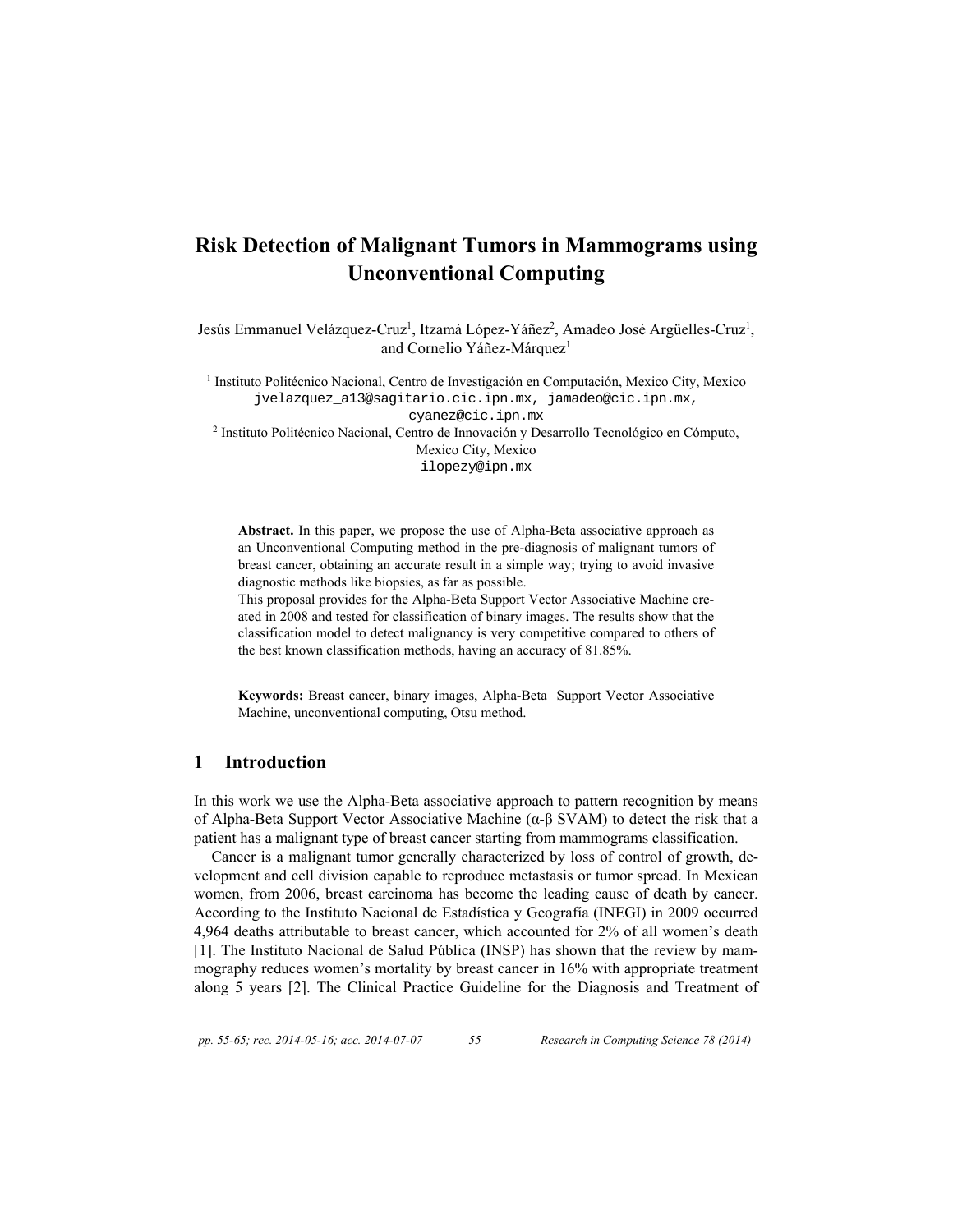Breast Cancer by Mexican Ministry of Health, states all patients should have a clinical examination, establishing the following diagnostic procedures [3]:

\* Imaging studies (mammography or breast ultrasound) and Magnetic Resonance Imaging (MRI) in special cases.

\* Biopsies: fine needle, cutting needle biopsy.

\* Histopathology.

\* Additional studies (liver biometrics, clotting times, blood chemistry, bone scan, etc.).

However, biopsies of any type can represent unpleasant side effects for women who undergo this procedure, and 10% have serious problems with bruising, haemorrhage and infections in the cut or invasion areas [4].

Therefore, research has been conducted around the world , including the European Conference on Artificial Intelligence in Medicine (AIME) which work with technical topics of data mining, pattern recognition, image processing and natural language processing, and others [5].

Different techniques have been implemented to prevent the increase of this disease in women and, currently, also in men, we need to educate them and create a culture of prevention, [6-7], or by using Artificial Intelligence (AI) techniques to make an effective prediagnosis avoiding subjecting patients to invasive methods such as biopsies as far as possible.

In medicine different Intelligent Computing techniques are used [8-9] and within them, the methods that have shown better results are neural networks, fuzzy logic and genetic algorithms, of which the combination between fuzzy logic and neural networks is the most widely used method [10]. In this sense, the applications of Intelligent Computing techniques have been reared towards different particular problems, such as the use of Artificial Neural Networks (ANN) to model the behavior of schizophrenia [11], also they are used to diagnose urological diseases [12] and determining the seminal quality in fertility tests [13]. The Naïve Bayesian method (NB) was implemented for the celiac disease diagnosis (intolerance to wheat, barley, rye and oats) [14]. Also there is the implementation of a particular case of ANN, such as the Multilayer Perceptron (MLP) for purposes of diagnosis in cerebral lesions [15] or identifying periventricular leukomalacia, which is a brain damage in children that generates holes [16].

Some of the methods that have been tested with good results using data from cancer patients are:

\*Genetic algorithms: [17]. \*k-nearest neighbors (kNN): [18]. \*Fuzzy Logic: [19]. \*Support vector machines (SVM): [20-25]. \*Artificial neural networks (ANN): [26-29]. \*Semi-supervised learning (SSL): [30]. \*Naïve Bayes (NB): [31].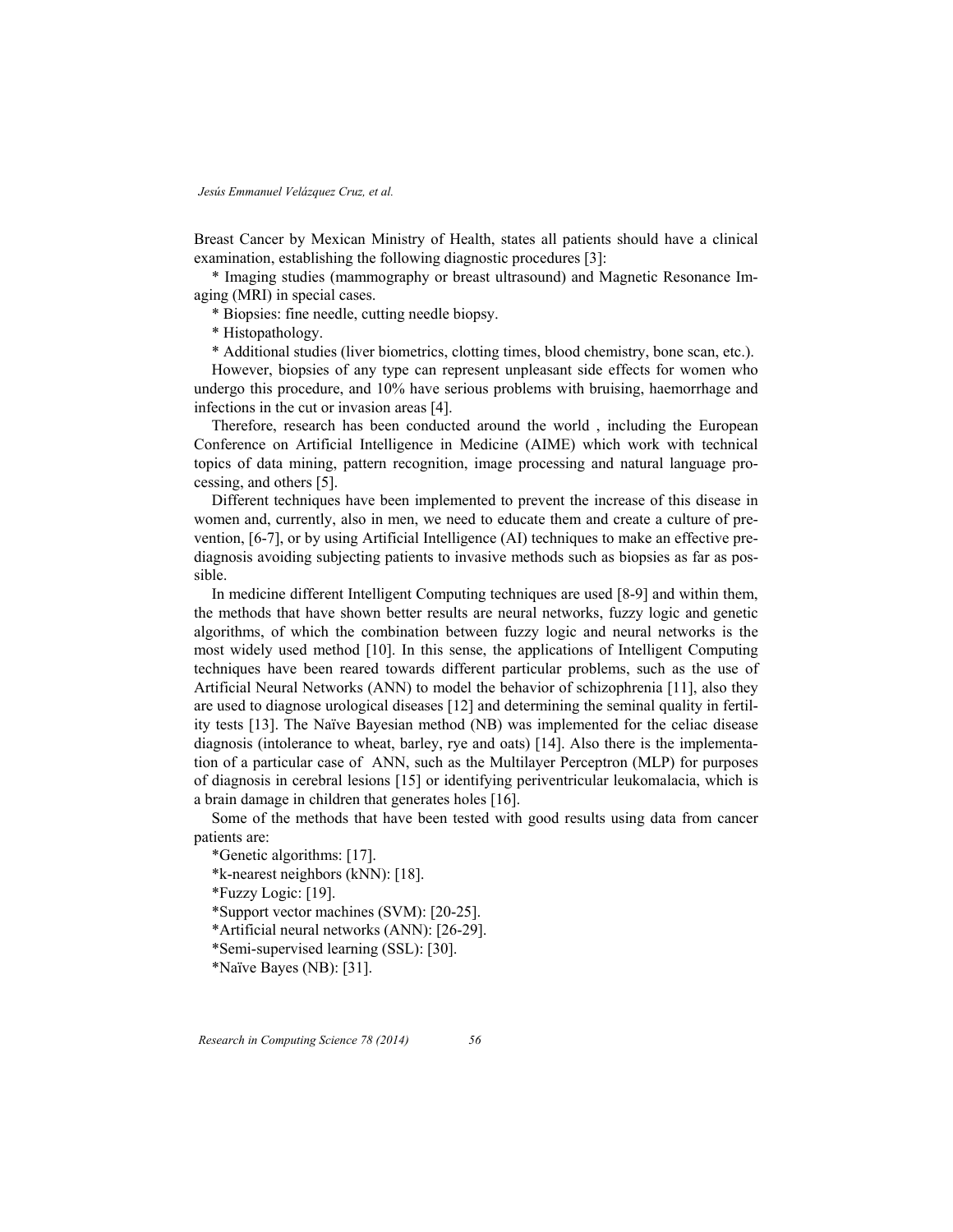There is an approach that despite not having many years of development, it has shown competitive results in different areas of knowledge, the associative approach. This approach has its roots at two pattern recognition models: the Alpha-Beta Associative Memories [32] ---whose α and β operators are the bases for almost every subsequent associative model--- and the Hybrid Associative Classifier [33] ---which is the first associative model designed specifically for pattern classification--- which combines two important models of associative memories to generate an efficient classifier. However, this approach has seldom been applied for classification of medical images. One successful antecedent in such topic is the model of the  $\alpha$ -β SVAM [34]; designed for classification of binary images (black and white) as patterns, tested with image set of handwritten letters and numbers.

#### **2 Methods**

In this section the necessary techniques to get the best information from medical imaging (mammographies) are described, which will be classification patterns. One of this proposal's most important parts is the image segmentation by binarization, because α-β SVAM requires binary images to recover or classify them, this is presenting a dynamic thresholding technique. After that, the  $\alpha$ - $\beta$  SVAM algorithm is shown, which will be explain to understand how it classify an image like a pattern.

#### **2.1 Image Binarization by Thresholding and the Otsu Method**

Binarization is an image processing technique which reduces information in a two values digital image: 0 (black) and 255 (white).

Thresholding is a segmentation technique used to binarize images when there is a clear difference between the objects to be extracted and the background in an image.

Most thresholding techniques are based on the one-dimensional histogram statistics. There are parametric procedures where the gray levels distribution of an object class leads to find appropriate thresholds; also there are nonparametric methods where the thresholds are obtained optimally according to some criterion.

Otsu method is a nonparametric procedure that selects the optimum threshold by maximizing the variance between classes using an exhaustive search.

An image is a two dimensional function for the gray level intensity what contains *N* pixels whose gray levels are between *1* and *L*. The number of pixels with *i* gray level is denoted as *fi*, and the occurence probability for image's *i* gray level is given by:

$$
p_i = \frac{f_i}{N}
$$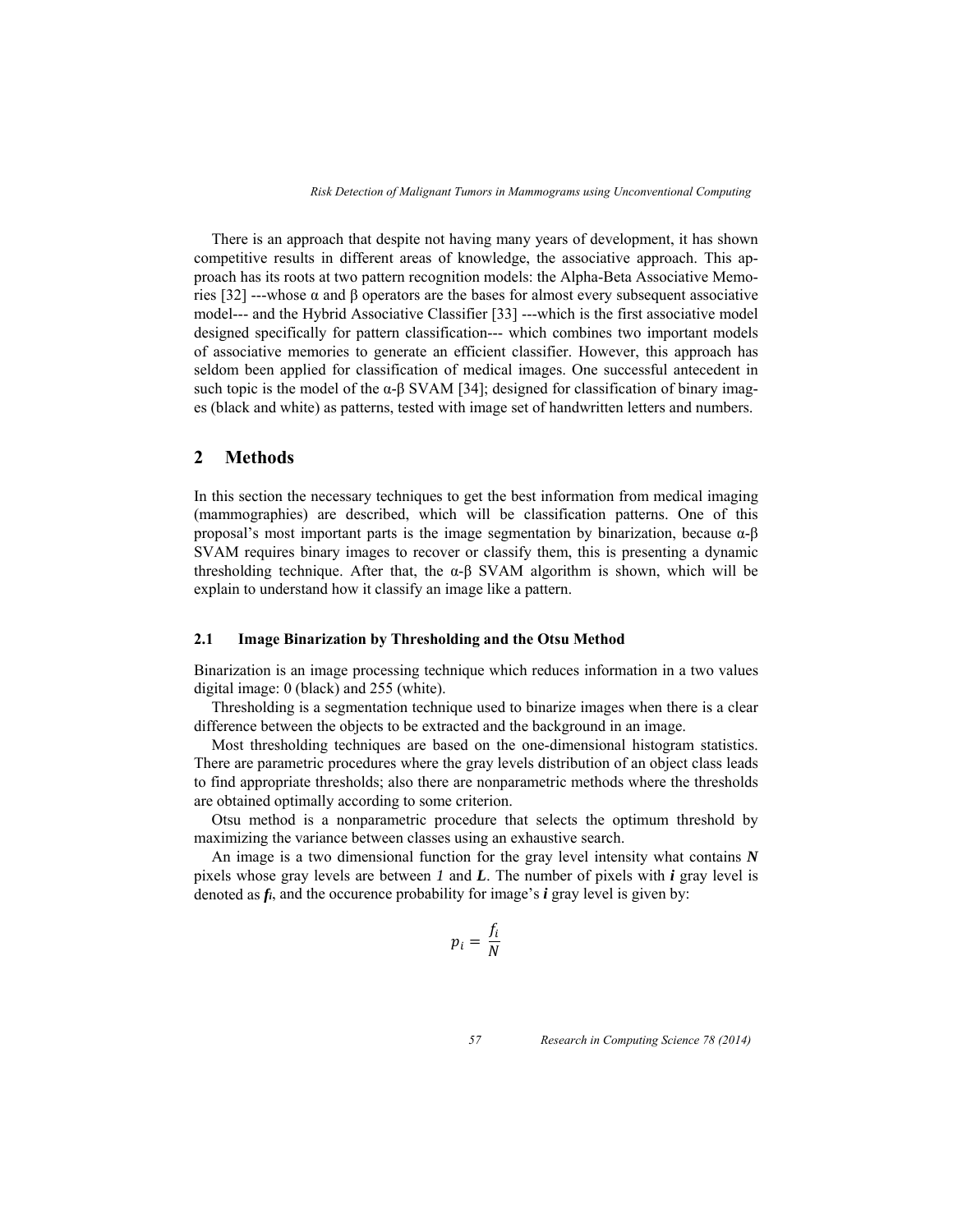In two-level thresholding for an image (binarization), pixels are divided into two classes:  $C_1$  with gray levels  $[I, ..., ,t]$ ; and  $C_2$  with gray levels  $[t+1, ..., L]$ . Then the gray levels' probability distribution for two classes are:

$$
C_1: \frac{p_1}{\omega_1(t)}, \dots, \frac{p_t}{\omega_1(t)}
$$
  

$$
C_2: \frac{p_{t+1}}{\omega_2(t)}, \frac{p_{t+2}}{\omega_2(t)}, \dots, \frac{p_t}{\omega_2(t)}
$$

Wherein:

$$
\omega_1(t) = \sum_{i=1}^t p_i \qquad \qquad \omega_2(t) = \sum_{i=t+1}^L p_i
$$

Also, the average for  $C_1$  and  $C_2$  classes is:

$$
\mu_1 = \sum_{i=1}^{k} \frac{i \cdot p_i}{\omega_1(t)} \qquad \mu_2 = \sum_{i=t+1}^{k} \frac{i \cdot p_i}{\omega_2(t)}
$$

 $\mathbf{r}$ 

If  $\mu$ *r* is the average intensity of the image it's easy to show that:

$$
\omega_1.\mu_1 + \omega_2.\mu_2 = \mu_t \qquad \qquad \omega_1 + \omega_2 = 1
$$

Using discriminant analysis, Otsu [35] defined the variance between thresholded image's classes as:

$$
\sigma_B^2 = \omega_1 \cdot (\mu_1 - \mu_t)^2 + \omega_2 \cdot (\mu_2 - \mu_t)^2
$$

For two-level thresholding, Otsu verified that the  $t^*$  optimum threshold is chosen so that  $\sigma_B^2$  is maximum [35]; that is:

$$
t^* = \max\{\sigma_B^2(t)\} \qquad \qquad 1 \le t < L
$$

Applying a threshold t, the grayscale image,  $f(x, y)$ , will be binarized; labeling with '1' the pixels corresponding to the foreground and '0' are those of the background. Applying:

$$
g(x, y) = \begin{cases} 1 < = > f(x, y) > t \\ 0 < = > f(x, y) \le t \end{cases}
$$

The main advantage of this method is that thresholding makes no initial assumption, since it assumes that the optimum threshold can be described only in terms of their means and variances. However its disadvantage is that it is used when there is a clear separation between classes observing the image's histogram.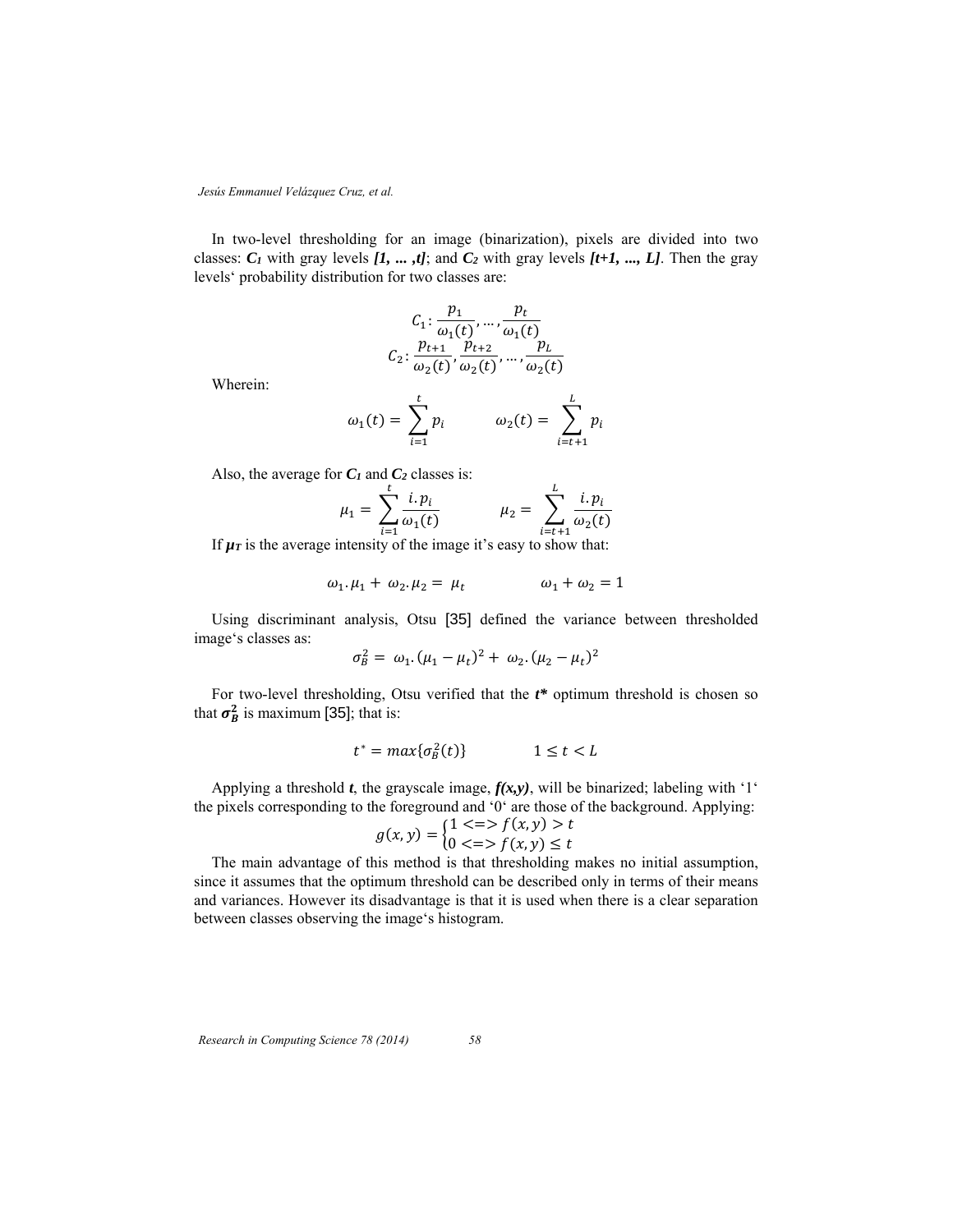#### **2.2 Alpha-Beta Support Vector Associative Machine [34]**

An associative memory can be formulated, for operation as an input and output system, an idea that is outlined below:

$$
x\!\!\rightarrow\!\!\boxed{M}\!\!\rightarrow y
$$

Since the model of the  $\alpha$ -β SVAM is autoassociative, we assume to have a pattern recognition problem, wherein the fundamental set has the form  $\{(x^{\mu}, x^{\mu}) | \mu = 1, 2, ..., p\},\$ with  $x^{\mu} \in A^{n}$   $\forall \mu \in \{1,2,\dots,p\}$ , where  $n, p \in \mathbb{Z}^{+}$  and  $A = \{0,1\}$ .

The  $x^{\mu}$  vectors are column vectors and the index of components is increasing from up to down, as illustrated bellow:

$$
x^{\mu} = \begin{pmatrix} x^{\mu_1} \\ x^{\mu_2} \\ \dots \\ x^{\mu_n} \end{pmatrix}
$$

One of the original ideas of the proposed model is trying to exploit the repeated information in the fundamental patterns. So, first a repeated pattern that contains information on all fundamental patterns is obtained; later this information is removed from the fundamental patterns, leaving only the information that differentiates a fundamental pattern of all others. This repeated information has inspired the new concept of support vector.

When an unknown pattern (can belong or not to the fundamental set) is presented to the model, which is intended to recognize with this model, we proceed to eliminate repeated information based on the pattern with this kind of information. This is simply the support vector for this fundamental set.

Now, we need to determine in some way, which of the fundamental patterns is less different with respect to this unknown pattern without repeated information (support vector). Is expected the less different fundamental pattern be the most similar. We just replace the missed information that was removed in the recovered fundamental pattern, and we have set the output pattern. We can see this method in Figures 1a and 1b.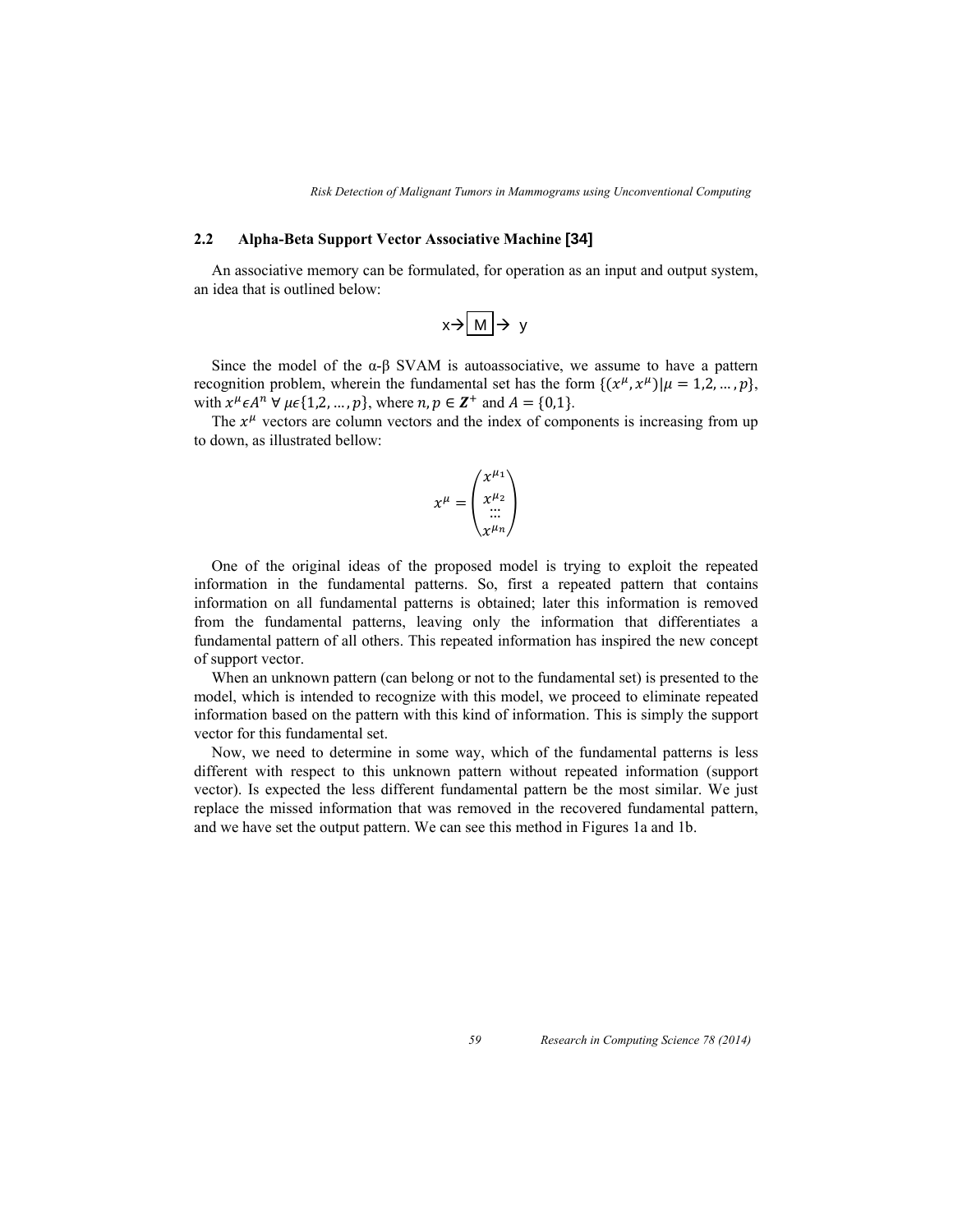



**Fig. 1b.** α-β SVAM Recall Diagram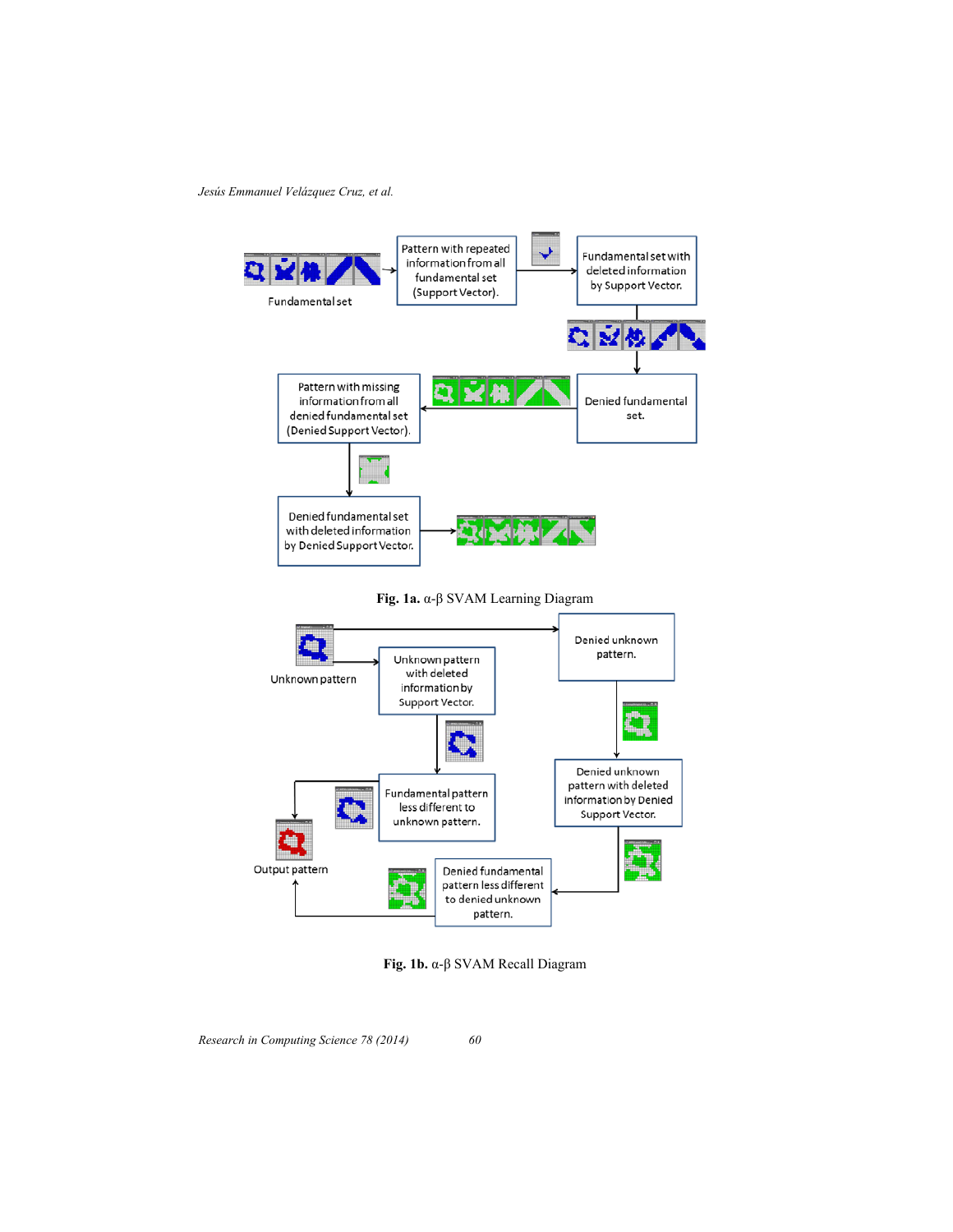### **3 Dataset**

For the development of this paper the image set we used grayscale mammograms of 259 patients between 35 and 60 years old. The image set is courtesy of Dr. Miguel Angel Guevara and co-authors, members of the Breast Cancer Digital Repository Consortium, University of Porto, in Portugal, among others [36].

Each image is a pattern that must be reduced for use in the  $\alpha$ - $\beta$  SVAM model, applying in pixels to retrieve and classify the image. This process was carried out in Matlab, implementation using Otsu method for each image binarizing and scale the image from 3300x4080 pixels to 330x408. We reduced the size image, but the new format used allows large amount of information is not lost in the binary pixel values.

The Figures 2a and 2b show a mammography, first shows the original mammography, later we can see the binarized image applying Otsu method.

### **4 Results**

To compare the accuracy of the proposed method in this work against other models conventionally used for cancer classification, the WEKA data mining and classification platform was used. In the particular case of the Multi Layer Perceptron neural network (MLP), the Matlab implementation was used instead of the one present in WEKA, given the improved memory usage characteristics offered by the former.

The  $\alpha$ -β SVAM method was implemented with the Java language in the NetBeans Integrated Development Environment 7.4.

For validation purposes, the k-fold cross validation technique was used, with  $k=10$ [37]. The experimental results exhibited by each model are shown in Table 1, while their corresponding confusion matrices are presented in Table 2. The metric used for comparison is overall accuracy, as seen in Table 1; and the confusion matrix allows us to review in detail the number of correctly cassified patterns for each case.

| <b>Dataset</b>               | <b>Algorithm</b>        | Accuracy $(\% )$ |
|------------------------------|-------------------------|------------------|
| <b>Breast Cancer Digital</b> | $\alpha$ - $\beta$ SVAM | 81.85            |
| <b>Repository – D01</b>      | k-NN                    | 80.31            |
|                              | Naïve Bayes             | 76.83            |
|                              | SMO-SVM                 | 72.97            |
|                              | MLP                     | 70.27            |

**Table 1.** Classification accuracy comparison.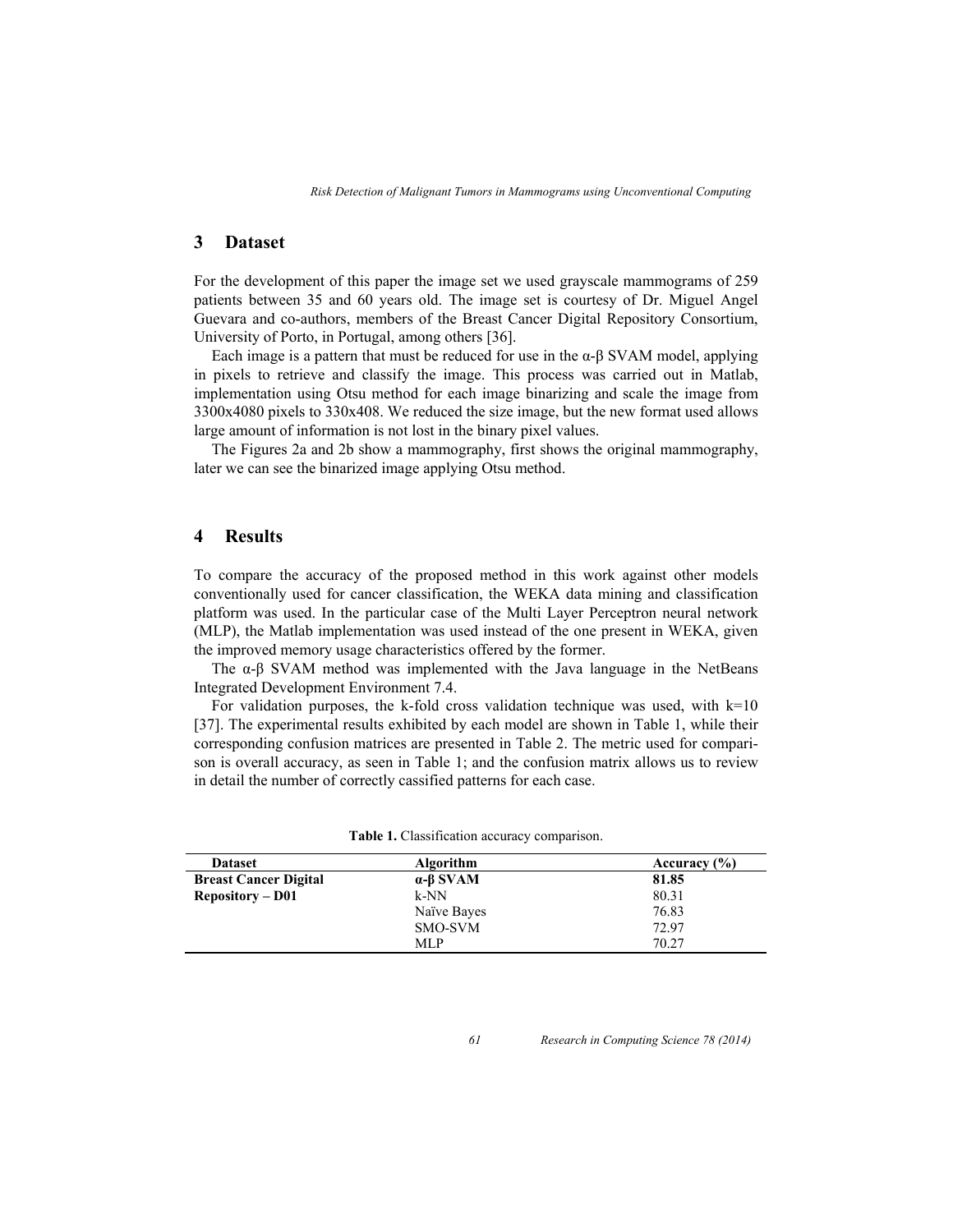



**Fig. 2a.** Original mammography (Source: [36]) **Fig. 2b.** Binarized mammography by

means of Otsu method

|               |                         | <b>BENIGN</b> | <b>MALIGN</b> |
|---------------|-------------------------|---------------|---------------|
| <b>BENIGN</b> | $\alpha$ - $\beta$ SVAM | 131           | 16            |
|               | $k-NN$                  | 131           | 16            |
|               | Naïve Bayes             | 115           | 32            |
|               | SMO-SVM                 | 110           | 37            |
|               | <b>MLP</b>              | 112           | 35            |
| <b>MALIGN</b> | $\alpha$ - $\beta$ SVAM | 31            | 81            |
|               | $k-NN$                  | 35            | 77            |
|               | <b>Naïve Bayes</b>      | 28            | 84            |
|               | SMO-SVM                 | 33            | 79            |
|               | <b>MLP</b>              | 42            | 70            |

**Table 2.** Confusion matrix for each classifier.

## **5 Conclusions**

Based on the results obtained, we can conclude about the model accuracy percentage, the more competitive is  $\alpha$ -β SVAM with 81.85%.

This proposal has shown being the best classification method compared to models with better global ranking for the breast cancer detection on the assumption that the cost of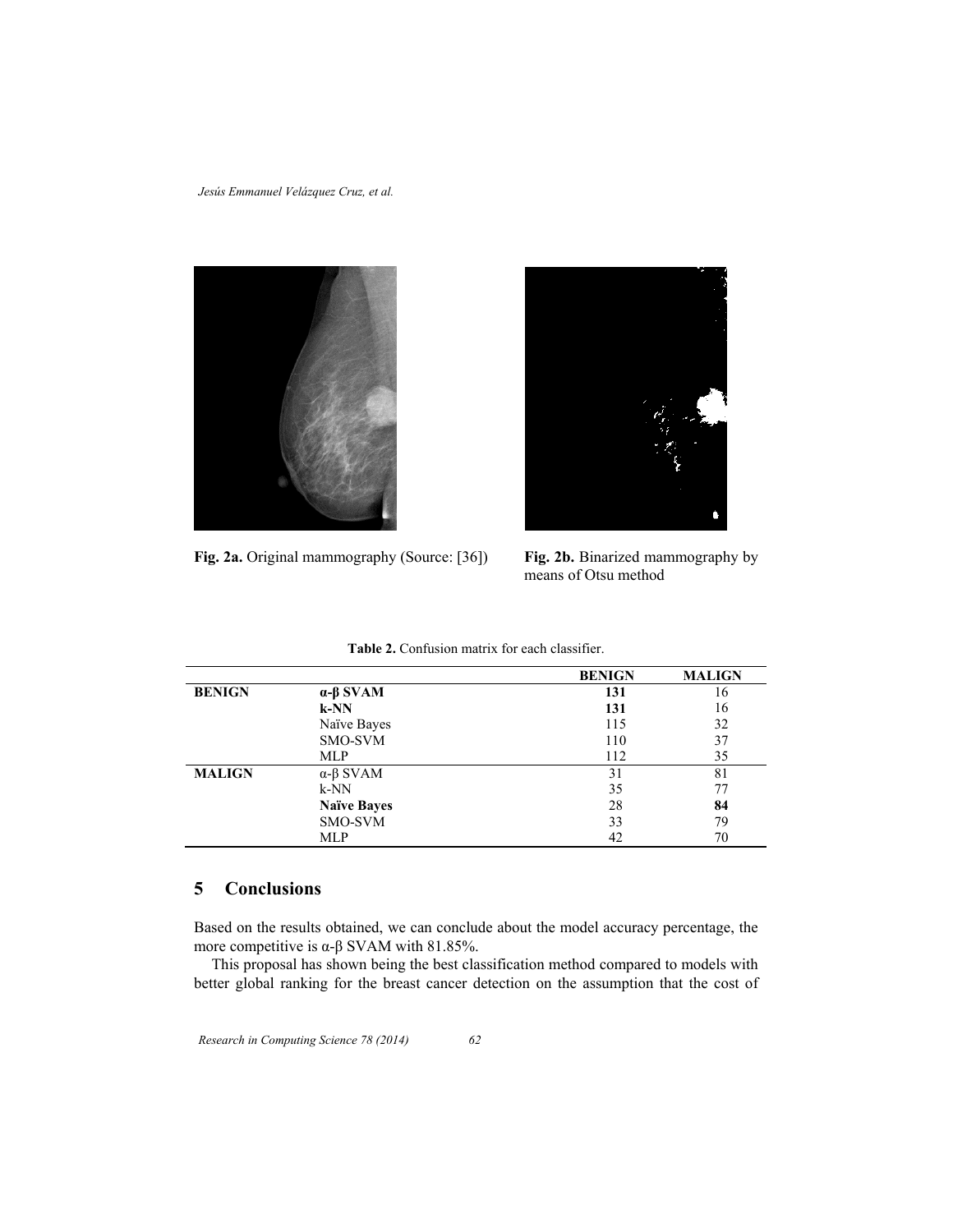misclassified cases as benign and malignant is the same. In other situation we can see that the amount of well classified patterns as malignant cases is slightly greater using Naïve Bayes classifier.

The most practical method is proposed in this paper, being designed to use the image as a binary pattern classification, whose advantages against other classification models are:

\* The α-β SVAM method does not require feature extraction or measurements on each mammogram obtained by a medical specialist.

\* Not required a computational algorithm for feature selection, because  $\alpha$ -β SVAM delete the repeated information in images.

#### **Acknowledgments**

The authors would like to thank the Instituto Politécnico Nacional (Secretaría Académica, COFAA, SIP, CIC, and CIDETEC), the CONACyT, and SNI for their economical support to develop this work.

#### **References**

- 1. NormaOficialMexicana, NOM-041-SSA2-2011, 2011. [Online]. In: http://dof.gob.mx/nota\_detalle.php?codigo=5194157&fecha=09/06/2011. [Accessed: 09-Nov-2013]
- 2. INSP: Un mes dedicado al cáncer de mama. 2013. In: http://www.insp.mx/avisos/2999-mes-cancermama.html. [Accessed: 20-Nov-2013]
- 3. IMSS: Guía de práctica clínica. Diagnóstico y Tratamiento del Cáncer de Mama. 2009. In: http://www.imss.gob.mx/profesionales/guiasclinicas/Documents/232GRR.pdf. [Accessed: 01-Dec-2013]
- 4. J. Lopez Guerra, R. Gozalez, C. Parra, A. Martinez, A. Moreno, J. Peinado, V. Suarez, M. Cabeza, B. Quintana, M. Fernandez, and M. Ortiz: Application of artificial intelligence for breast cancer classification before radiatiotherapy. In: Reports Pract. Oncol. Radiother*.*, vol. 18. April, pp. S391– S392, Jun. 2013
- 5. V. L. Patel, E. H. Shortliffe, M. Stefanelli, P. Szolovits, M. R. Berthold, R. Bellazzi, and A. Abu-Hanna: The coming of age of artificial intelligence in medicine. In: Artif. Intell. Med*.*, vol. 46, no. 1, pp. 5–17, May 2009
- 6. D. J. Rupert, L. B. Squiers, J. M. Renaud, N. S. Whitehead, R. J. Osborn, R. D. Furberg, C. M. Squire, and J. P. Tzeng: Communicating risk of hereditary breast and ovarian cancer with an interactive decision support tool. In: Patient Educ. Couns*.*, vol. 92, no. 2, pp. 188–96, Aug. 2013
- 7. W. G. Harless, M. a Zier, M. G. Harless, R. C. Duncan, M. A. Braun, S. Willey, C. Isaacs, and R. D. Warren: Evaluation of a virtual dialogue method for breast cancer patient education. In: Patient Educ. Couns*.*, vol. 76, no. 2, pp. 189–95, Aug. 2009
- 8. G. Valentini, R. Tagliaferri, and F. Masulli: Computational intelligence and machine learning in bioinformatics. In: Artif. Intell. Med., vol. 45, no. 2–3, pp. 91–6, 2009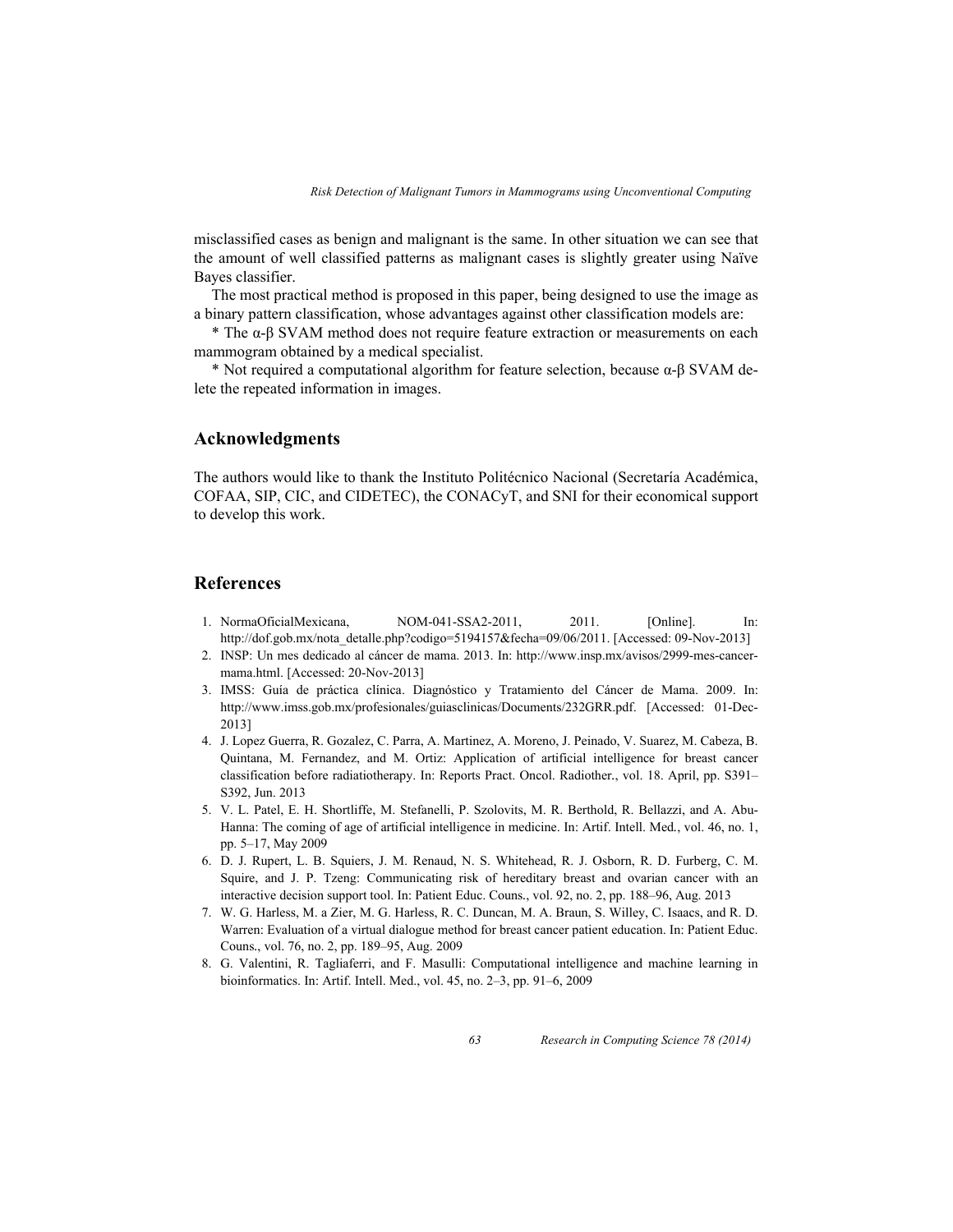- 9. Y. Peng, Y. Zhang, and L. Wang: Artificial intelligence in biomedical engineering and informatics: an introduction and review. In: Artif. Intell*.* Med*.*, vol. 48, no. 2–3, pp. 71–3, 2010
- 10. A. Yardimci: Soft computing in medicine. In: Appl. Soft Comput*.*, vol. 9, no. 3, pp. 1029–1043, Jun. 2009
- 11. Han, S.: Associative memory in chronic schizophrenia: a computational model. In: Schizophr. Res*.*, vol. 61, no. 2–3, pp. 255–263, Jun. 2003
- 12. D. Gil, M. Johnsson, J. M. Garcia Chamizo, A. S. Paya, and D. R. Fernandez: Application of artificial neural networks in the diagnosis of urological dysfunctions. Expert Syst. Appl*.*, vol. 36, no. 3, pp. 5754–5760, Apr. 2009
- 13. D. Gil, J. L. Girela, J. De Juan, M. J. Gomez-Torres, and M. Johnsson: Predicting seminal quality with artificial intelligence methods. Expert Syst. Appl*.*, vol. 39, no. 16, pp. 12564–12573, Nov. 2012
- 14. J. M. Tenório, A. D. Hummel, F. M. Cohrs, V. L. Sdepanian, I. T. Pisa, and H. de Fátima Marin: Artificial intelligence techniques applied to the development of a decision-support system for diagnosing celiac disease. In: Int. J. Med. Inform*.*, vol. 80, no. 11, pp. 793–802, Nov. 2011
- 15. A. Marcano-Cedeño, P. Chausa, A. García, C. Cáceres, J. M. Tormos, and E. J. Gómez: Artificial metaplasticity prediction model for cognitive rehabilitation outcome in acquired brain injury patients. In: Artif. Intell. Med*.*, vol. 58, no. 2, pp. 91–9, Jun. 2013
- 16. B. Samanta, G. L. Bird, M. Kuijpers, R. Zimmerman, G. P. Jarvik, G. Wernovsky, R. R. Clancy, D. J. Licht, J. W. Gaynor, and C. Nataraj: Prediction of periventricular leukomalacia. Part II: Selection of hemodynamic features using computational intelligence. Artif. Intell. Med., vol. 46, no. 3, pp. 217–31, Jul. 2009
- 17. C.-L. Chang and M.-Y. Hsu: The study that applies artificial intelligence and logistic regression for assistance in differential diagnostic of pancreatic cancer. In: Expert Syst. Appl*.*, vol. 36, no. 7, pp. 10663–10672, Sep. 2009
- 18. W. Zhao and C. E. Davis: A modified artificial immune system based pattern recognition approach an application to clinical diagnostics. In: Artif. Intell. Med., vol. 52, no. 1, pp. 1–9, May 2011
- 19. A. Keleş, A. Keleş, and U. Yavuz: Expert system based on neuro-fuzzy rules for diagnosis breast cancer. In: Expert Syst. Appl., vol. 38, no. 5, pp. 5719–5726, May 2011
- 20. J. Nahar, T. Imam, K. S. Tickle, B. M. Shawkat Ali, and Y.-P. P. Chen: Computational intelligence for microarray data and biomedical image analysis for the early diagnosis of breast cancer. Expert Syst. Appl., vol. 39, no. 16, pp. 12371–12377, Nov. 2012
- 21. J. M. Jerez, I. Molina, P. J. García-Laencina, E. Alba, N. Ribelles, M. Martín, and L. Franco: Missing data imputation using statistical and machine learning methods in a real breast cancer problem. Artif. Intell. Med*.*, vol. 50, no. 2, pp. 105–15, Oct. 2010
- 22. L. Álvarez Menéndez, F. J. de Cos Juez, F. Sánchez Lasheras, and J. Álvarez Riesgo: Artificial neural networks applied to cancer detection in a breast screening programme. Math. Comput. Model., vol. 52, no. 7–8, pp. 983–991, Oct. 2010
- 23. Akay, M. F.: Support vector machines combined with feature selection for breast cancer diagnosis. In: Expert Syst. Appl*.*, vol. 36, no. 2, pp. 3240–3247, Mar. 2009
- 24. H.-L. Chen, B. Yang, J. Liu, and D.-Y. Liu: A support vector machine classifier with rough set-based feature selection for breast cancer diagnosis. In: Expert Syst. Appl*.*, vol. 38, no. 7, pp. 9014–9022, Jul. 2011
- 25. B. Zheng, S. W. Yoon, and S. S. Lam: Breast cancer diagnosis based on feature extraction using a hybrid of K-means and support vector machine algorithms. In: Expert Syst. Appl*.*, vol. 41, no. 4, pp. 1476–1482, Mar. 2014